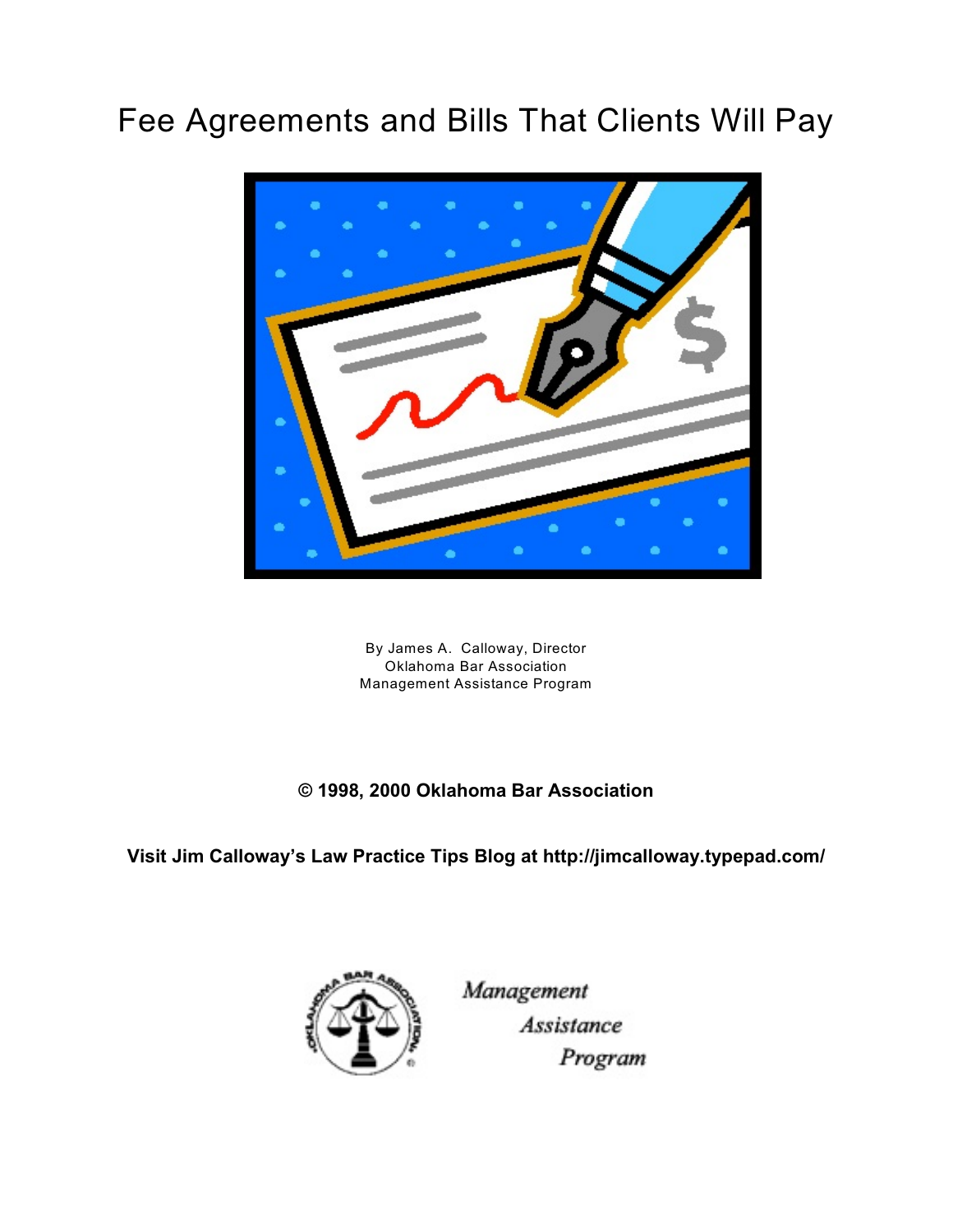

## Fee Agreements and Bills That Clients Will Pay

*By James A. Calloway, Director Oklahoma Bar Association Management Assistance Program*

*(Author's Note: The above cartoon was reprinted with permission of the author, David Carter. His regularly updated cartoons can be found on the Internet at www2.southwind.net/~jptoon* )

 Collecting attorneys fees is a critical issue for any law firm. The primary reason for running any business is to generate profit.

Before we can determine how to improve client payments on bills, we should examine why clients would not pay the bills from their attorneys.

#### **Why clients don't pay their lawyers:**

- **1. They cannot afford to pay.**
- **2. They are unhappy with the result in their matter.**
- **3. They are unhappy with their lawyers.**
- **4. They do not believe that the bill is fair.**
- 1. **The client who cannot pay:** Guarding against a client's inability to pay is one reason for requesting a significant retainer fee or deposit. Many lawyers have now started a policy of requiring the client maintain a balance in the trust account at a certain level and replenishing it when it falls below that balance.

Monthly billing is an important component of good law office management and also helps to identify the clients who cannot afford to pay. You should assign someone in your office to identify past due accounts and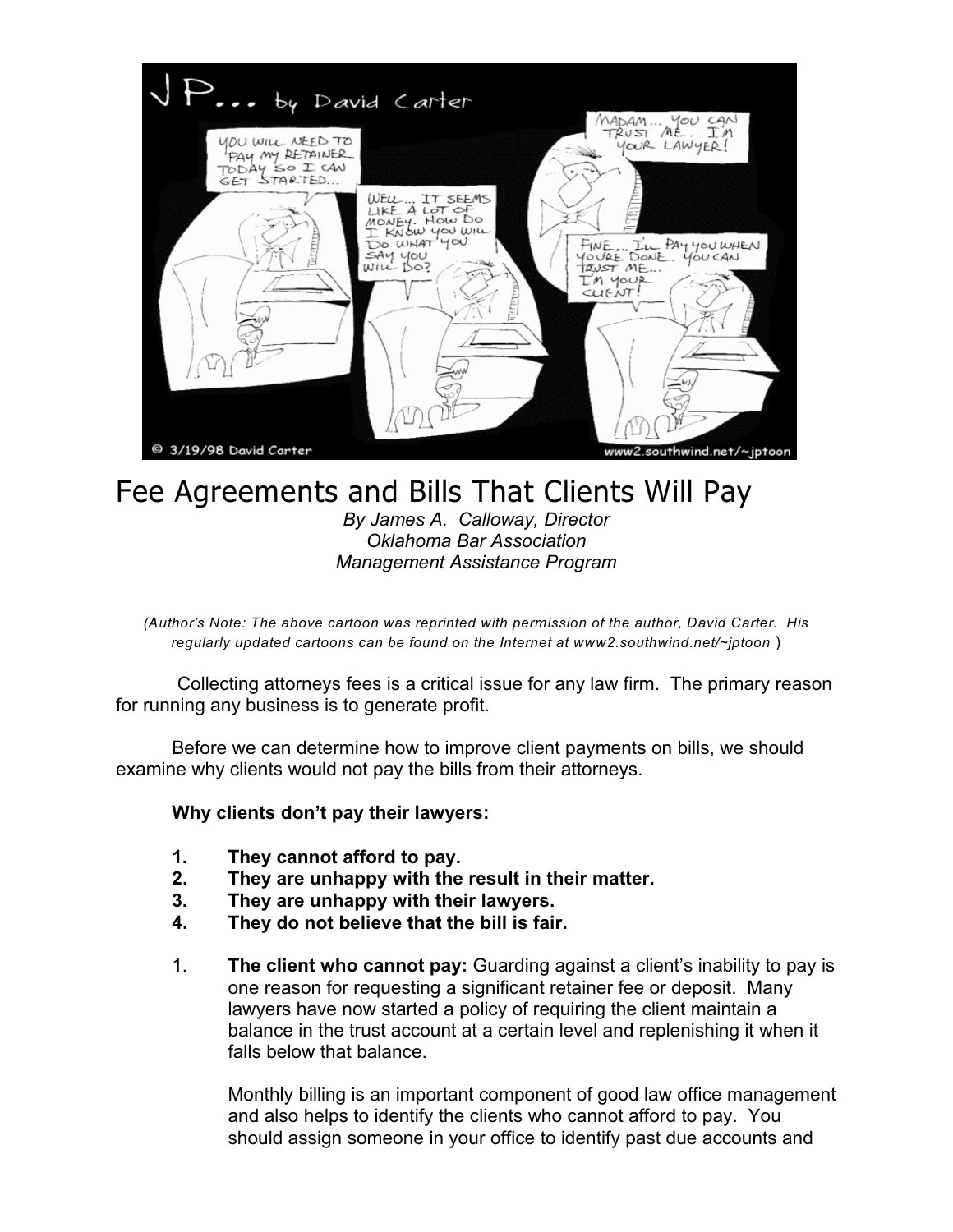make appropriate professional contact with your clients. If a client falls *.* behind in payments during the early stages of a process, it is time to examine your options. Withdrawing from a case just because a client is economically challenged may be difficult. But, it is certainly preferable to keeping responsibility, but not working on the file because the client is not paying.

"I do lots of pro bono work, it just didn't start out that way," joked one attorney. Nothing in this discussion should discourage one from fulfilling the pro bono responsibilities of an attorney. One has to be careful, however, to avoid the confusion and inter-mixing of pro bono cases with regular work, including normal attorney work for clients of limited means. Without care and careful examination of billing records, the generous attorney may find himself in the position of writing off literally thousands of dollars in income for less fortunate clients. The problem with writing off these amounts is that the money comes directly from the lawyers profit or take home pay. Overhead and other fixed costs and expenses are not effected in any way by a write off. Consider whether you should discharge your pro bono obligations by notifying Legal Aid that you will accept one or two referrals in a specific area per year. That way you have the assurance that this person has been through a certain screening process and is hopefully truly deserving. Then you can feel more at ease when you decline representation where clients cannot pay your fees.

2. **The client is unhappy with the result in their matter:** Obviously, when disputes are taken to court one or both of the litigants may be unsatisfied with the result. Lawyers even oftentimes feel aggrieved by certain court decisions that go against their client.

However, the lawyer/business person must receive the agreed upon compensation whether or not the client is satisfied with the result, and, as we all know, many clients have unreasonable expectations about their cases.

To guard against the problem, the lawyer should make sure and state that there is no guarantee made with regard to the outcome in the case. This should be stated both orally in the initial client interview and in writing in the attorney/client agreement or engagement letter.

Certainly it is both necessary and appropriate to discuss with your client the probable outcome of a case in court. An attorney could not expect to maintain a client base who simply told the clients that he had no idea what would happen and everything would be decided by the Judge. Predicting within a given range the outcome of litigation or the result of a proposed transaction is, after all, one of the lawyer's duties. But, it is important to keep reminding a client that the Judge or jury will determine the outcome in litigation not either of the lawyers or their clients.

It is also important to speak up when a client voices those unrealistic expectations in front of you. When a client talks wistfully of getting \$100,000 in a case that you believe is, at best, worth \$20,000, it is easy it remain silent. After all a jury might.... Do not remain silent. Do your best in candidly and fairly directing your client's expectations in a reasonable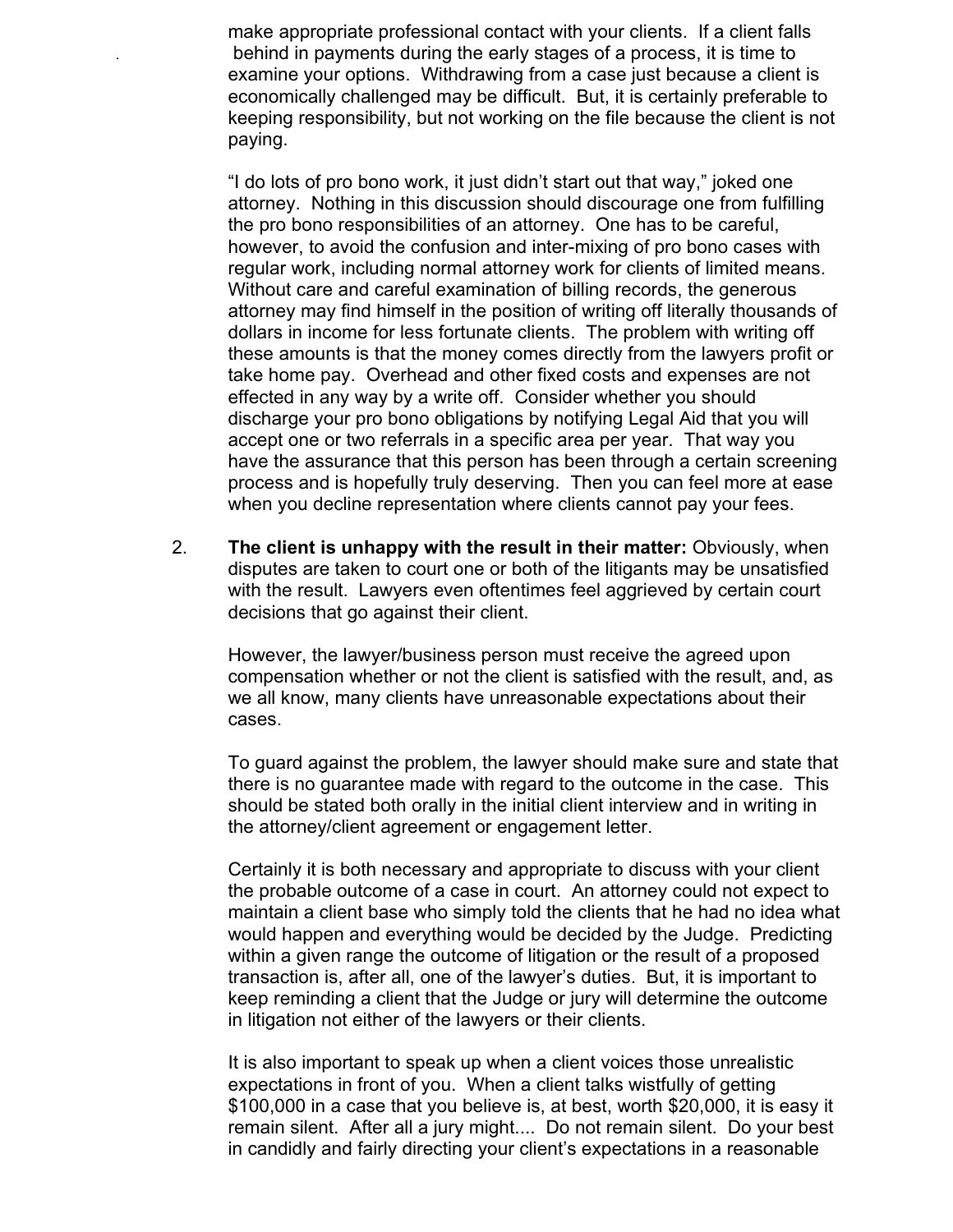direction.

One of the best methods to ensure that an attorney is not left with a large difficult-to-collect receivable when a client is unhappy with the result in a matter is not to have a large balance when the matter nears completion. Periodic monthly billing and paying close attention to the payments or lack thereof from clients will reduce greatly the exposure of an attorney to nonpayment by the disgruntled client.

3. **The client is unhappy with the lawyer's efforts:** Too often in today's fast paced legal environment we run the risk of forgetting how important the human aspect is in an attorney/client relationship.

Clients often base their opinions of their attorneys on factors that have nothing to do with the professional services delivered or even the result obtained on behalf of the client.

The most common complaint against lawyers is failure to return their clients telephone calls promptly. Other matters may also color the client's perception in a negative way including the attorney making the client wait in the office past the time for the scheduled appointment, the lawyer's tone of voice when responding to a client's questions, the lawyer appearing to be overly friendly with the opposing counsel, the lawyer always seeming to be in a rush when the client is attempting to talk with the lawyer on the phone, or the lawyer dismissing out of hand an interesting legal theory the client heard about from her hairdresser.

Remember that the issue here is not the validity of a stupid legal theory, but the client's perception of the respect and treatment they receive.

Certainly we have all had clients who too frequently called the office for no apparent reason. However, we must constantly bear in mind that while this is a daily experience for us, it is often the clients one in a lifetime exposure to the judicial process or legal system.

Lawyers in a solo or small firm practice generally tend to represent more individuals than companies. A necessary part of that legal career will be explaining the same thing over and over again to client after client. You may have explained how a discharge in bankruptcy works to five previous clients that week, but the client sitting in front of you has never heard your explanation.

We at the OBA/MAP believe that more frequent use of generalized form letters to clients will help reinforce the attorney's in-person advise to the client and reduce some unnecessary telephone calls from the client.

4 **The client does not believe that the bill for attorneys fees is fair:** What constitutes a fair attorney fee for a given service is a somewhat nebulous concept. It would differ from one lawyer to another within a given community or geographical locale. It would certainly differ between a client who has a six figure income and laborer-client who takes home \$283.00 per week. If the client believes by his or her own subjective standards that the bill is fair and the lawyer's services have been good,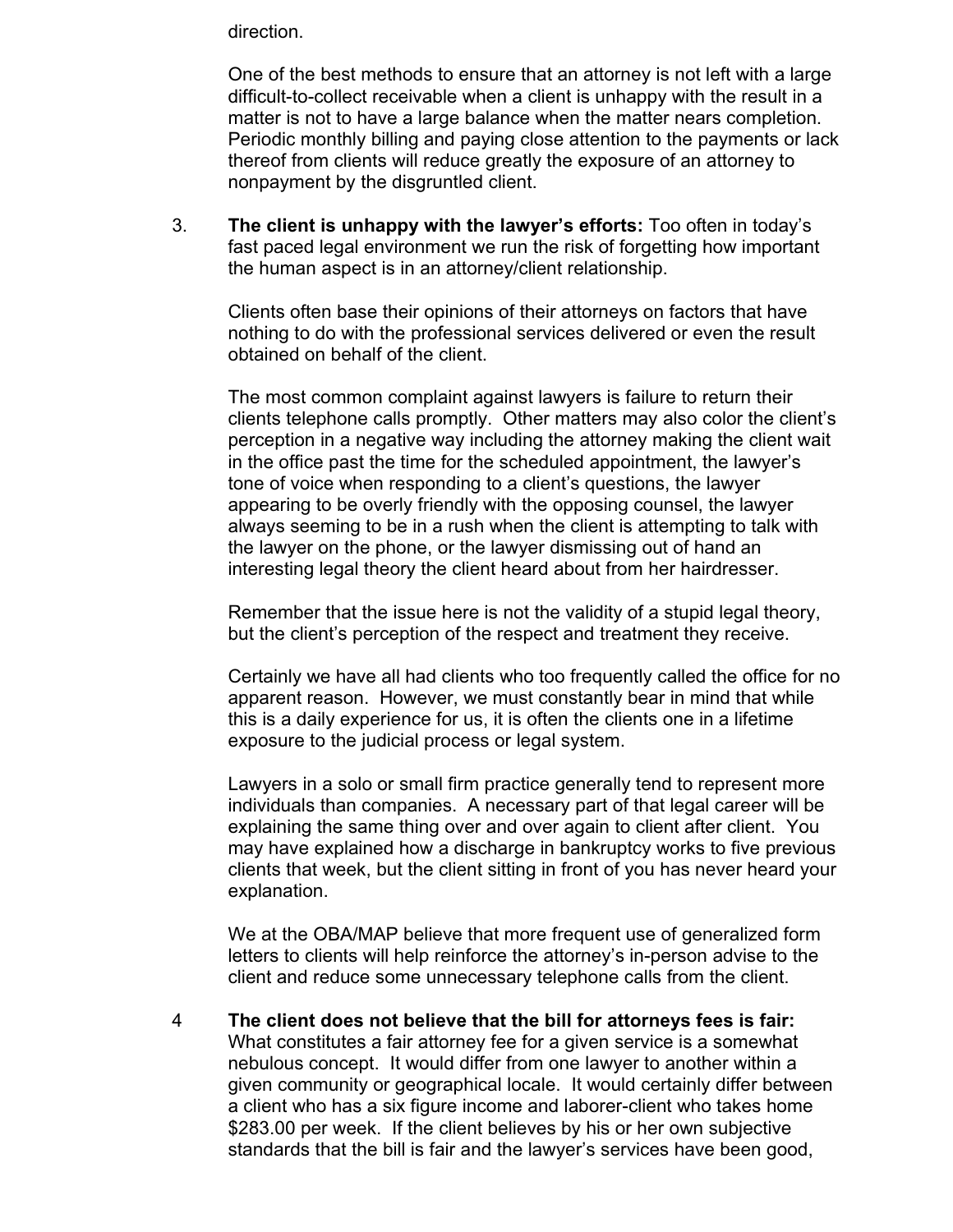then he or she will make a much greater effort to pay the bill than otherwise.

You are certainly aware of the negative perception concerning lawyer's bills and lawyer's billing practices across the country. If you were to informally poll a few dozen people off the street and ask for their response to the phrase "Attorney's fees" you would probably hear such things as "expensive," "I couldn't afford them," "\_\_\_\_\_\_\_lawyers," or worse. Convincing a client that the lawyer's fees are fair and the bill for legal services is fair is perhaps one of the greatest challenges facing the legal profession, particularly those members of the legal profession who represent individuals rather than businesses.

Before embarking upon a detailed discussion of the processes involved in convincing a client that a bill is fair. Perhaps we should take a few minutes to review the law concerning attorney's fees. The Rules of Professional Conduct Rule 1.5 governs fees. Emphasis has been added by the presenter.

The applicable rule states at 5 Okla Stat. Appendix 3-a Rule 1.5:

"(a) **A lawyer's fee shall be reasonable.** The factors to be considered in determining the reasonableness of a fee include the following:

(1) the time and labor required, the novelty and difficulty of the questions involved, and the skill requisite to perform the legal service properly;

(2) the likelihood, if apparent to the client, that the acceptance of the particular employment will preclude other employment by the lawyer;

(3) the fee customarily charged in the locality for similar legal services;

(4) the amount involved and the results obtained;

(5) the time limitations imposed by the client or by the circumstances

; (6) the nature and length of the professional relationship with the client

; (7) the experience, reputation, and ability of the lawyer or lawyers performing the services; and

(8) whether the fee is fixed or contingent.

(b) When the lawyer has not regularly represented the client, the basis or rate of the fee shall be communicated to the client, preferably in writing, before or within a reasonable time after commencing the representation. (c) A fee may be contingent on the outcome of the matter for which the service is rendered, except in a matter in which a contingent fee is prohibited by paragraph (d) or other law. **A contingent fee agreement shall be in writing and shall state the method by which the fee is to be determined**, including the percentage or percentages that shall accrue to the lawyer in the event of settlement, trial or appeal, whether the client is to be liable for reimbursement of litigation and other expenses to be deducted from the recovery, and whether such expenses are to be deducted before or after the contingent fee is calculated. Upon conclusion of a contingent fee matter, the lawyer shall provide the client with a written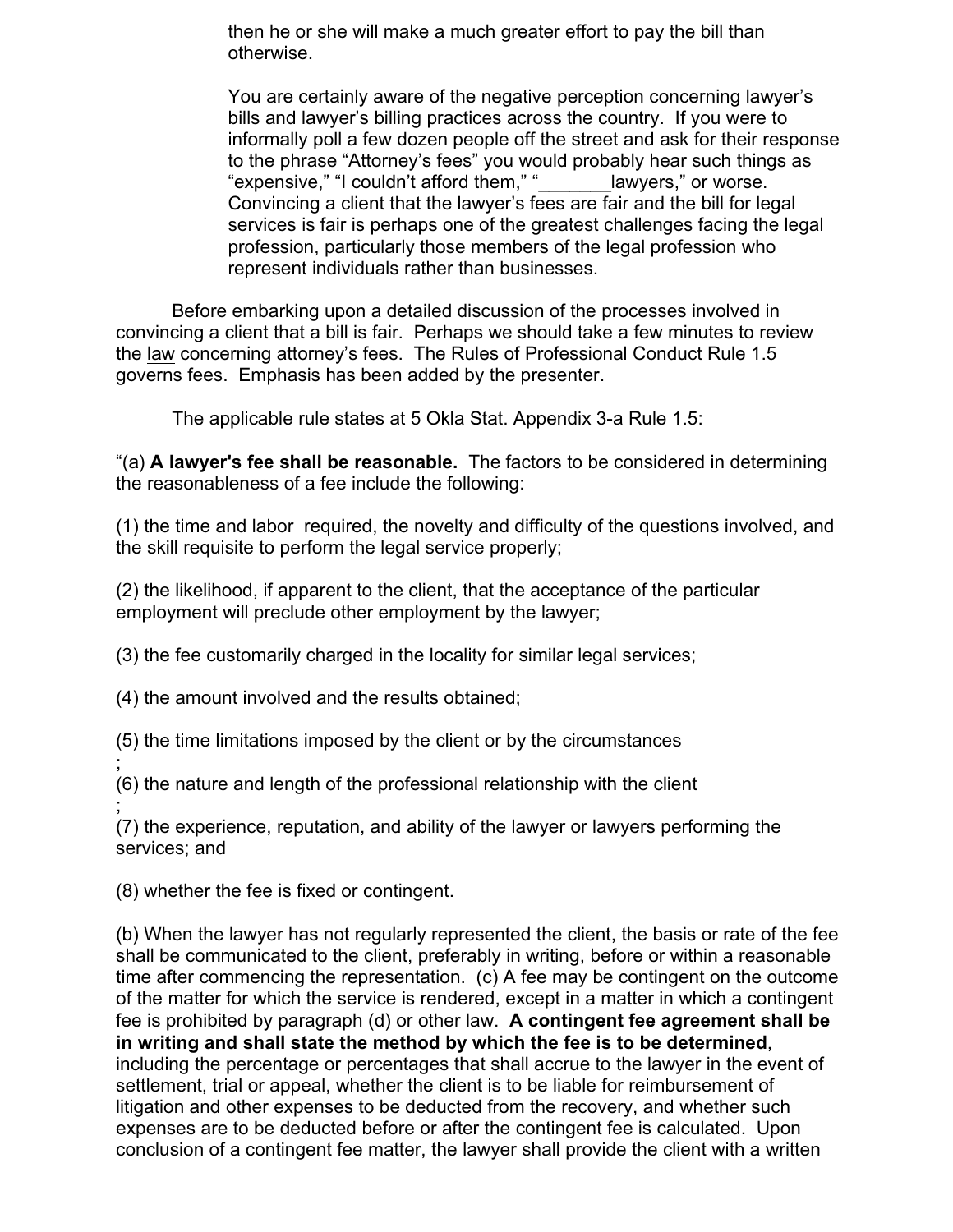statement stating the outcome of the matter and, if there is a recovery showing the remittance to the client and the method of determination.

#### (d) **A lawyer shall not enter into an arrangement for, charge, or collect**:

(1) any fee in a **domestic relations matter, the payment or amount of which is contingent upon the result obtained**, other than actions to collect past due alimony or child support; or

(2) **a contingent fee for representing a defendant in a criminal case**.

(e) A division of fee between lawyers who are not in the same firm may be made only if:

(1) the division is in proportion to the services performed by each lawyer **or**, by written agreement with the client, each lawyer assumes joint responsibility for the representation;

(2) the client is advised of and does not object to the participation of all of the lawyers involved; and

#### (3) **the total fee is reasonable**."

(Again, we added the emphasis.)

We also should review the Official Comments to the Rule. With our emphasis added, the comment states:

#### "Basis or Rate of Fee

When the lawyer has regularly represented a client, they ordinarily will have evolved an understanding concerning the basis or rate of the fee. **In a new client-lawyer relationship, however, an understanding as to the fee should be promptly established.** It is not necessary to recite all the factors that underlie the basis of the fee, but only those that are directly involved in its computation. It is sufficient, for example, to state that the basic rate is an hourly charge or a fixed amount or an estimated amount, or to identify the factors that may be taken into account in finally fixing the fee. When developments occur during the representation that render an earlier estimate substantially inaccurate, a revised estimate should be provided to the client. **A written statement concerning the fee reduces the possibility of misunderstanding.** Furnishing the client with a simple memorandum or a copy of the lawyer's customary fee schedule is sufficient if the basis or rate of the fee is set forth.

A lawyer shall not charge a fee contingent upon securing a divorce or upon the amount of alimony or support or property settlement or obtaining custody of a child or children. The statement that a lawyer's fee shall be reasonable prohibits only unreasonably high fees, and does not restrict lawyers from charging less than a reasonable fee or no fee at all. Regardless of the amount of the fee charged, Rule 1.1 remains applicable.

#### Terms of Payment

**A lawyer may require advance payment of a fee, but is obliged to return any unearned portion. See Rule 1.16(d).** A lawyer may accept property in payment for services, such as an ownership interest in an enterprise, providing this does not involve acquisition of a proprietary interest in the cause of action or subject matter of the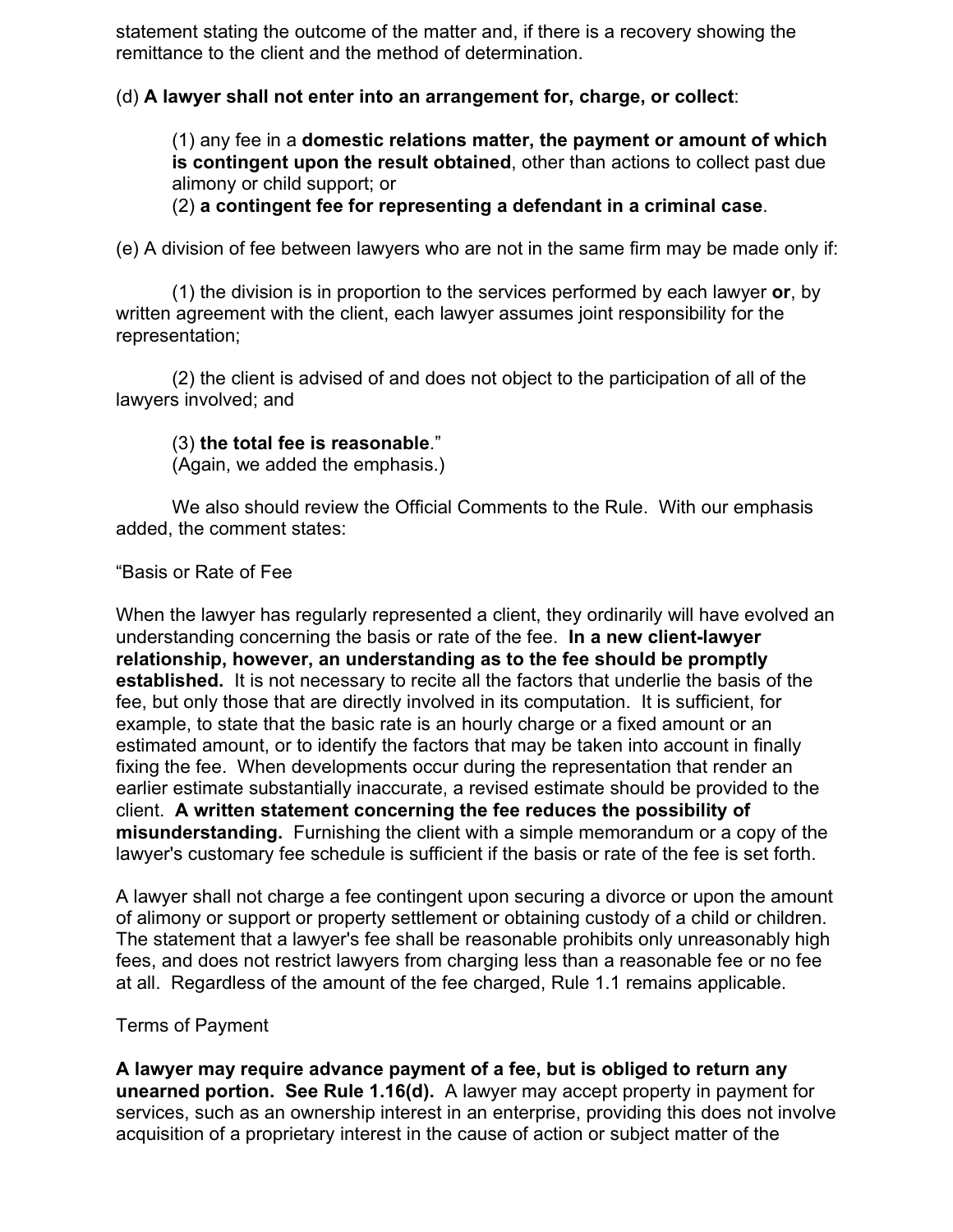litigation contrary to Rule 1.8(j). However, a fee paid in property instead of money may be subject to special scrutiny because it involves questions concerning both the value of the services and the lawyer's special knowledge of the value of the property.

**An agreement may not be made whose terms might induce the lawyer improperly to curtail services for the client or perform them in a way contrary to the client's interest.** For example, a lawyer should not enter into an agreement whereby services are to be provided only up to a stated amount when it is foreseeable that more extensive services probably will be required, unless the situation is adequately explained to the client. Otherwise, the client might have to bargain for further assistance in the midst of a proceeding or transaction. However, it is proper to define the extent of services in light of the client's ability to pay. A lawyer should not exploit a fee arrangement based primarily on hourly charges by using wasteful procedures. When there is doubt whether a contingent fee is consistent with the client's best interest, the lawyer should offer the client alternative bases for the fee and explain their implications. Applicable law may impose limitations on contingent fees, such as a ceiling on the percentage.

#### **Division of Fee**

A division of fee is a single billing to a client covering the fee of two or more lawyers who are not in the same firm. A division of fee facilitates association of more than one lawyer in a matter in which neither alone could serve the client as well, and most often is used when the fee is contingent and the division is between a referring lawyer and a trial specialist. Paragraph (e) permits the lawyers to divide a fee on either the basis of the proportion of services they render or by agreement between the participating lawyers if all assume responsibility for the representation as a whole and the client is advised and does not object. It does not require disclosure to the client of the share that each is to receive. Joint responsibility for the representation entails the obligations stated in Rule 5.1 for purposes of the matter involved.

#### **Disputes over Fees**

If a procedure has been established for resolution of fee disputes, such as an arbitration or mediation procedure established by the bar, the lawyer should conscientiously consider submitting to it. Law may prescribe a procedure for determining a lawyer's fee, for example, in representation of an executor or administrator, a class or a person entitled to a reasonable fee as part of the measure of damages. The lawyer entitled to such a fee and a lawyer representing another party concerned with the fee should comply with the prescribed procedure."

It appears that the first thing for lawyers to bear in mind is that the fee *is*, in fact, fair and reasonable.

#### **"Just Exactly what is this going to cost me?"**

**The Initial Client Interview:** Virtually every new client that comes into the lawyers office will have on his and her mind the question of how much this is going to cost. The client has the right to know how much the attorney's fees will be, to the extent that the lawyer can tell the client. Although the Rules of Professional Conduct only require a written agreement in a contingency fee case, *it is clearly the best business practice for the lawyer to have a written agreement with every client*, at least where there is not an ongoing attorney/client relationship and a history between the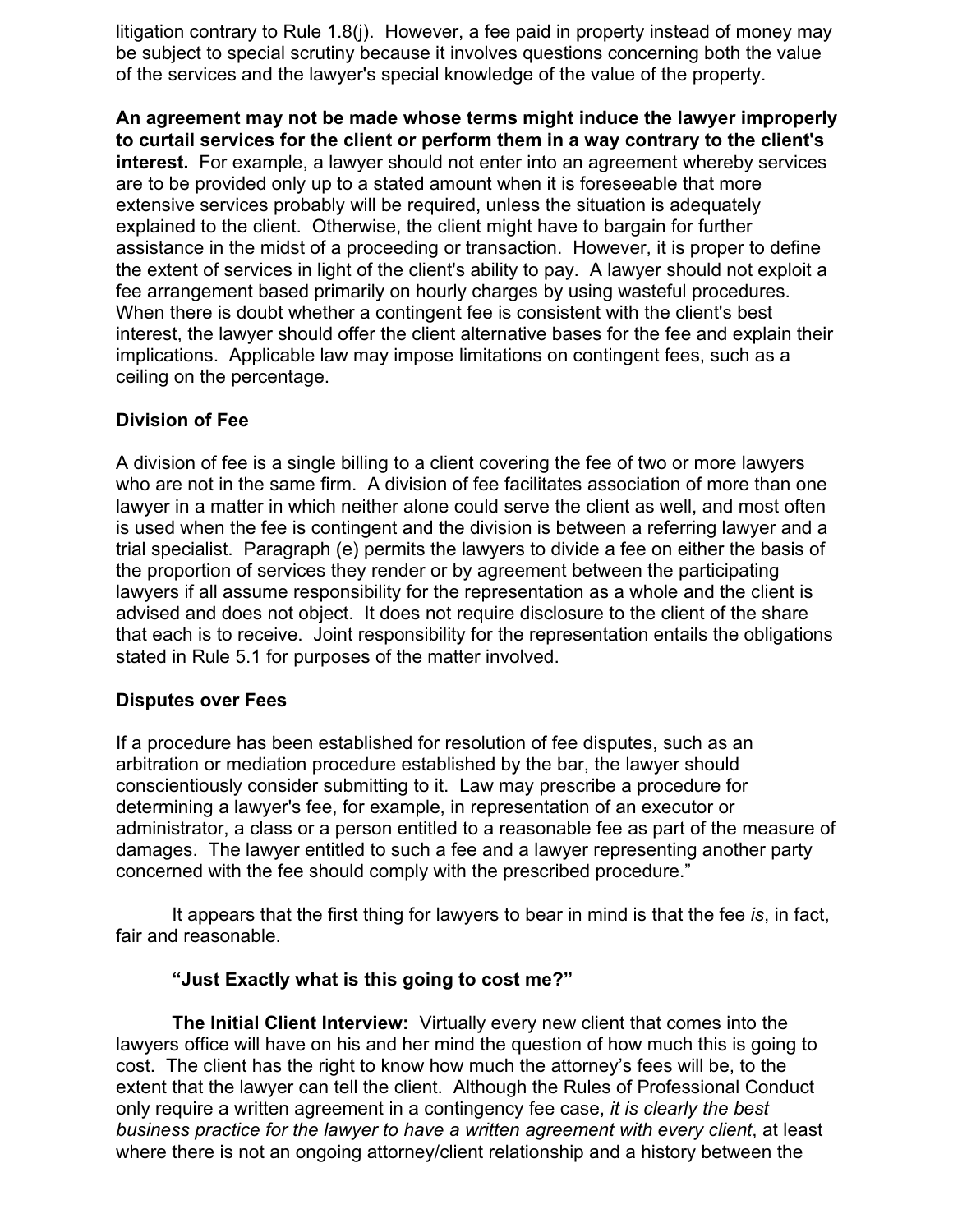parties.

Some lawyers are reluctant to discuss fees very bluntly and directly with potential clients. However, it is an item that must, in our judgment be, always covered during the initial interview, unless for some reason you cannot determine the fee at that time. Hourly fees are by nature difficult to forecast and may vary depending on many factors outside of the attorney's control. It is suggested that if one gives a quote for a possible fee range, one must be sure that neither the high-end or the low-end is an unlikely low number. Clients will always do a better job of remembering the lowest possible number that you quoted them rather the highest.

Some lawyers differ as to whether an attorney client fee agreement should be in the form of an engagement letter or contract signed by both parties. The arguments in favor or sending an engagement letter after the initial interview are that it appears less formal, that the client does not feel like he needs for hire another attorney to review the "contract" with his first attorney, and that the client has more time to review the engagement letter in the privacy of his home. In favor of a contract or agreement singed in the lawyer's office is the immediacy, if the client has any question about the contents he cannot discuss it with the attorney immediately and the convenience and clarity. Whichever method you employ, it must be in writing and signed by the client. (Remember Contracts I?)

Whatever the form of the written documentation should take, it should, at a minimum, include the following:

- A. Specific tasks that the attorney is undertaking. Merely scrawling domestic matter on a blank line in a contract form may leave the matter open to interpretation as to whether in addition to the client's new divorce, the attorney has also agreed to represent the client on a child support collection matter from his first ex-wife.
- B. Timing, all fee agreements should clearly state that the lawyer will not commence the representation or have responsibility to provide services until after the client pays the retainer fee.

Most non-contingency cases should always involve a retainer fee. The moment of the initial interview is the time when the client is most anxious to do something about the pending legal matter. Experienced lawyers will tell you that clients who do not financially invest in their own cases become more difficult to deal with in later stages of the case and often refuse to cooperate in certain areas.

C. How the fee will be charged or determined. In hourly billing cases not only should the attorney's hourly rate be set forth but also any charges for legal assistants that will be billed to the client. Remember that some clients will be uneducated and have poor literacy skills. Even a fairly literate client may not be familiar with such terms as contingent fee, retainer fee and non-refundable retainer fee. A sentence explaining in plain English the various terms can be most helpful in the event of a dispute (e.g. "A 33% contingency fee means that if the recovery is \$100,000 the attorney will receive a fee of \$33,333.33.")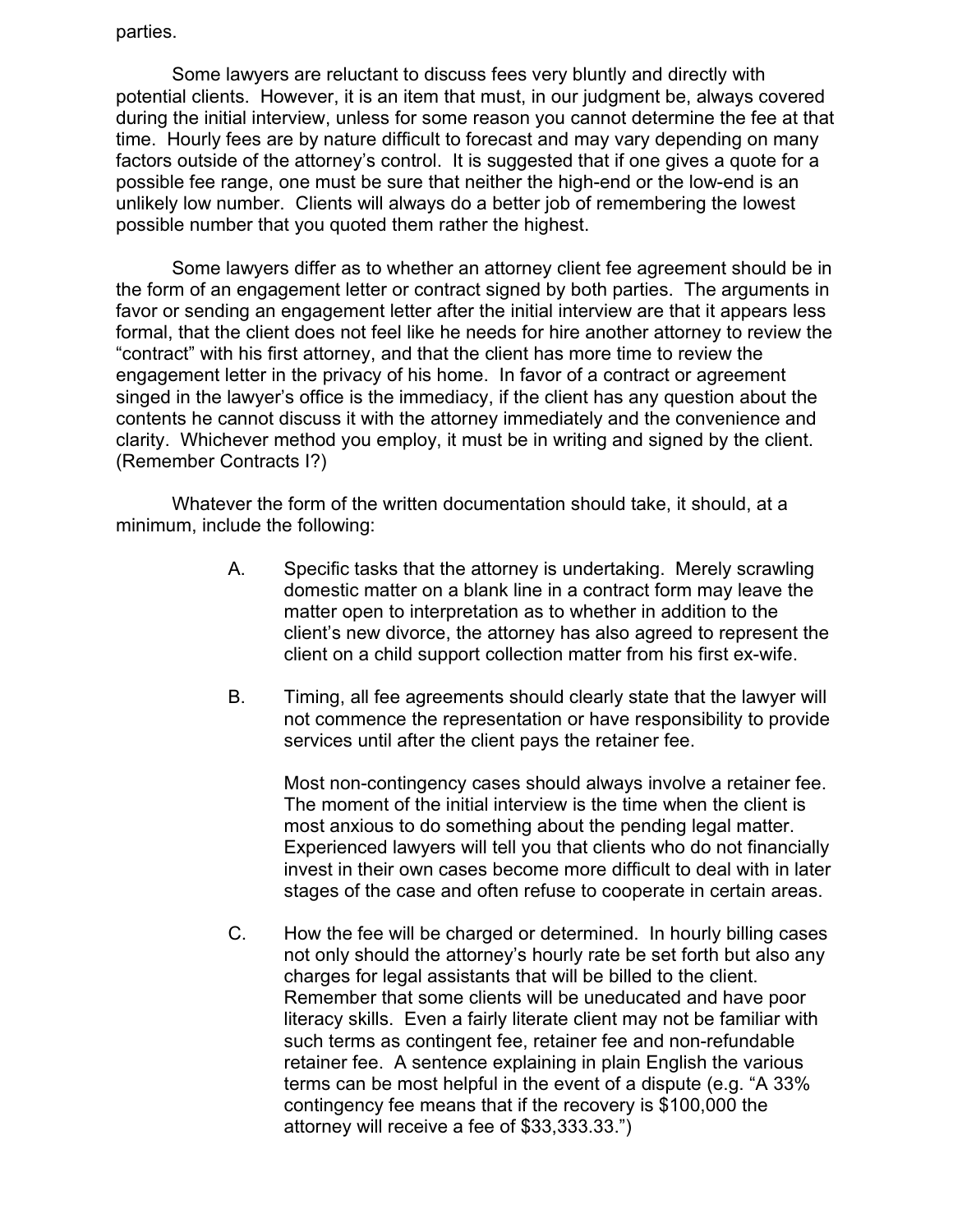D. Payment terms. If the client will be billed monthly and payment is expected monthly specify that. We have already discussed several reasons why that is a good business practice.

We all learn in basic contract law in the first year of law school that any ambiguities in a contract will be held against the drafter of the contract. We also all know from experience that a potential client will typically sign whatever the attorney's "standard contract" is. But, an overly lengthy contract full of fine print and legalese may disturb the client or create other problems. Clear simple language usually serves the best. However, since the attorney is drafting the contract which will be used in many, many cases, it is incumbent upon the attorney to make sure that the contract says what you want it to say.

#### **Some additional consideration in drafting an attorney fee contract**

**Office sharing-**Modern law office economics has resulted in many "office sharing" relationships between solo attorneys. This raises the issues of whether a disgruntled client may later sue all of the lawyers for malpractice under an implied partnership theory.

An easy safety measure would be for all of the attorneys to enter into an agreement which says:

> The undersigned lawyers agree that they are all solo practitioners who are pooling to share office expenses but are not a partnership. Each attorney agrees to use his best efforts to ensure that all clients that he or she represents understand that there is no existing law partnership. All attorneys agree that they will not represent clients without a written fee agreement and that all such written fee agreements shall all contain the following language:

> "*Client understands that he/she is contracting only with the attorney whose name appears herein and that the attorney is not in a partnership with the other attorneys located in the same office suites. Said other attorneys are not responsible for the client's case. Only the attorney whose name appears herein is responsible for the client's case."*

On its face, it would seem to be much harder for a client to argue an implied partnership after signing the above.

**Expenses--**Will the client be charged for faxes, computer assisted legal research and other items? Some lawyers do not want to "nickel and dime the client to death" by charging for certain copies and expenses. This is a personal decision. However, a contract which indicates that a client will only be charged expenses may be fairly interpreted to refer to only out of pocket expenses. If your office has a policy of charging \$1.00 per page for faxes sent where there is essentially no out of pocket cost, or other types of overhead reimbursement it is probably appropriate to consider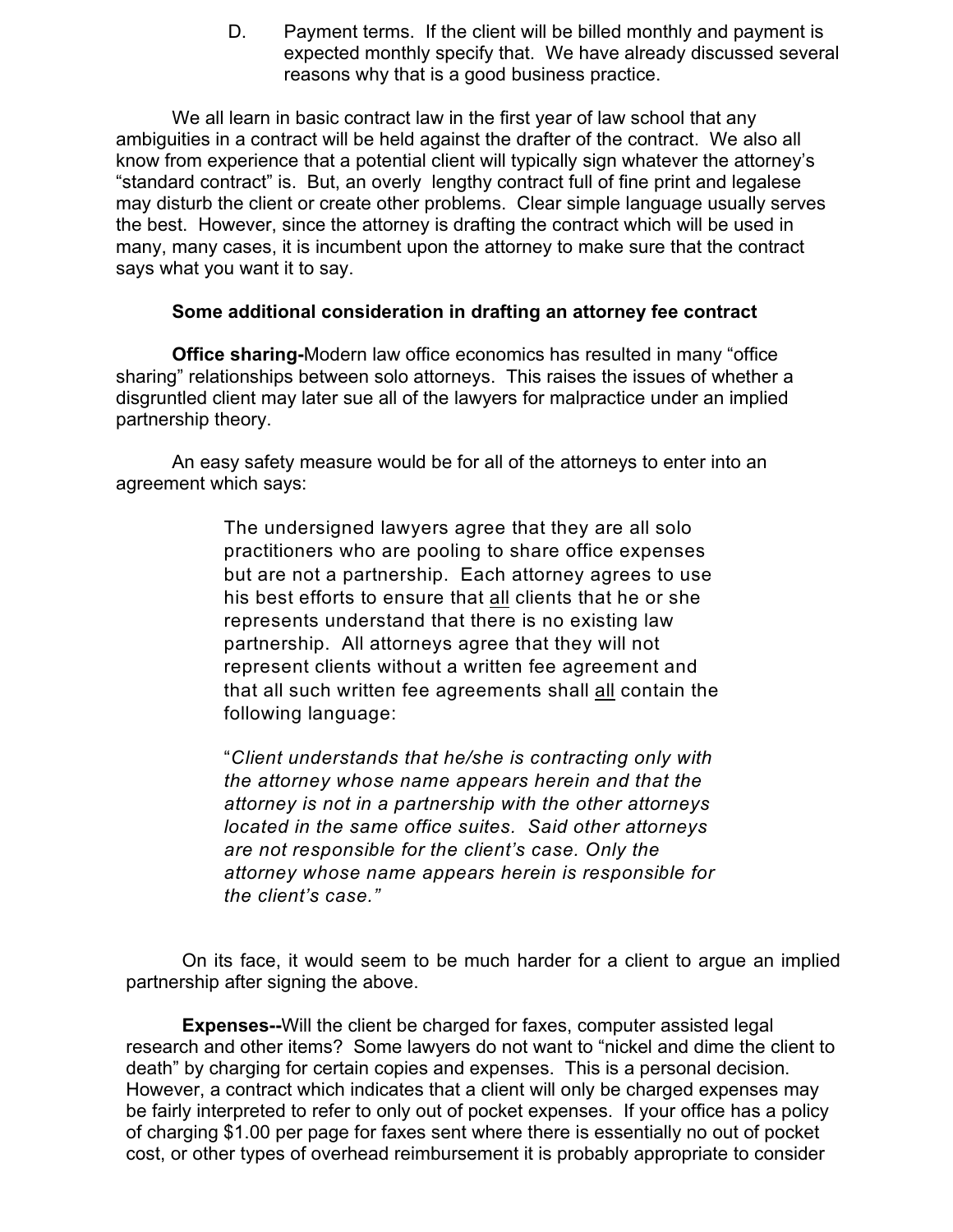whether the contract should read "client agrees to pay for expenses, standard facsimile charges, standard photocopying charges".

#### **Drafting Bills that Clients Will Pay**

Keeping track of the time, proofing the client's bills and getting the billing out is a task that is approached with varying degrees of enthusiasm from different lawyers. It is not usually viewed as a very creative process and yet it is where the money is generated.

A lawyer may keep exacting time records accounting for each minute, be very efficient when performing tasks for the client and have a very liberal rounding down or writing off policy. The attorney may know in his or her heart that time has been taken to ensure that every aspect and detail of the bill is totally fair and in questionable situations or judgment calls the decision was always made in favor of the client.

Nevertheless, when the client opens the bill, he or she approaches the bill from a totally different perspective. You may assume that most clients turn immediately to the bottom of the last page to see what the total bill is and then review the various time entries. A client approaches the bill from the "what did I get for this money" standpoint rather than the exacting accuracy of the bill.

Attorneys, often in a rush for time, tend to economize on their billing statements and produce sparsely worded bills. **This is an error!**

At the conclusion of these materials are a list of suggested reading materials which the lawyer who has an interest should direct his or her attention.

One of these books is "*How to Draft Bills Clients Rush to Pay*" by J. Harris Morgan. This has been an extremely popular book, judging by the number sold by the ABA Law Practice Management Section. Mr. Morgan's central thesis is very simple. He believes that attorneys fail to recognize that bills are an important and integral attorney/client communication and should be treated as such. It is the obligation of the attorney to communicate to his or her client exactly what service was rendered and what necessity or benefit the service was to the client's matter.

In an effort to be efficient, we lawyers have taken to drafting minimalist billing statements, oftentimes with cryptic abbreviations or shorthand. Put yourself in the position of the client who received these bills and notes a dozen four or five word entries referencing several dates with a total figure of several hundred or several thousand dollars at the bottom.

If you look at this bill from the client's point of view, you can understand why a negative reaction would be likely.

After all which of the following two sentences sets forth charges that you would be more likely to pay?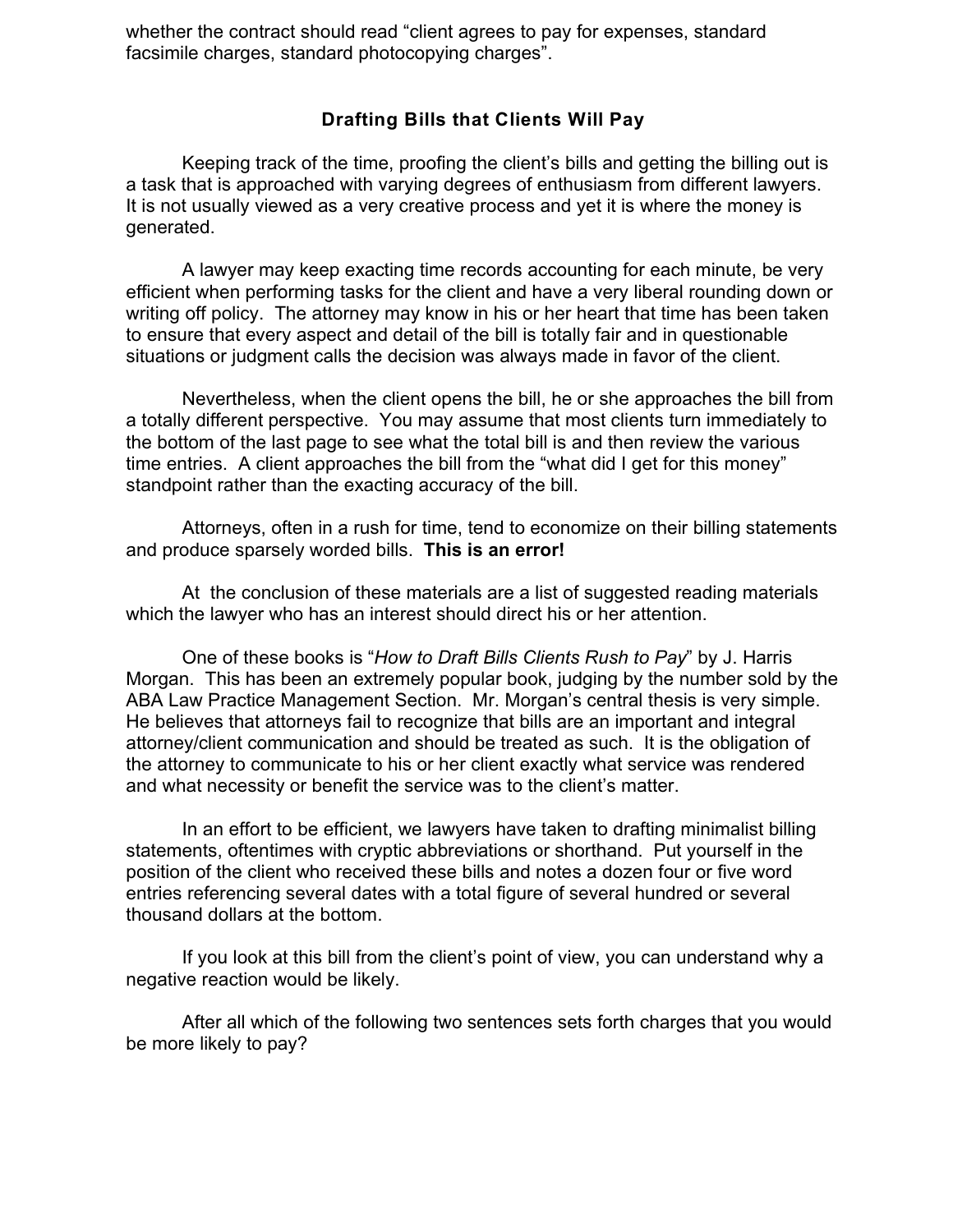Researched S/L **B S250.00** 

OR

Researched 14 cases involving the statute of limitations issue in this case from five jurisdictions, made copies of four of the cases for the file, also consulted a major treatise on statute of limitations issues, determined that the majority position supports our client's position. \$250.00

While this example could be a bit of an exaggeration, it is obvious that a client will feel that he has received more value from the latter example. This will be particularly true if in fact the case is dismissed on a statute of limitations question. The client would, without further explanation from the attorney, understand the reason for and the necessity of the legal research and the charge of \$250.00.

Examine the cumulative effect of more descriptive billing in the sample bills on the next few pages.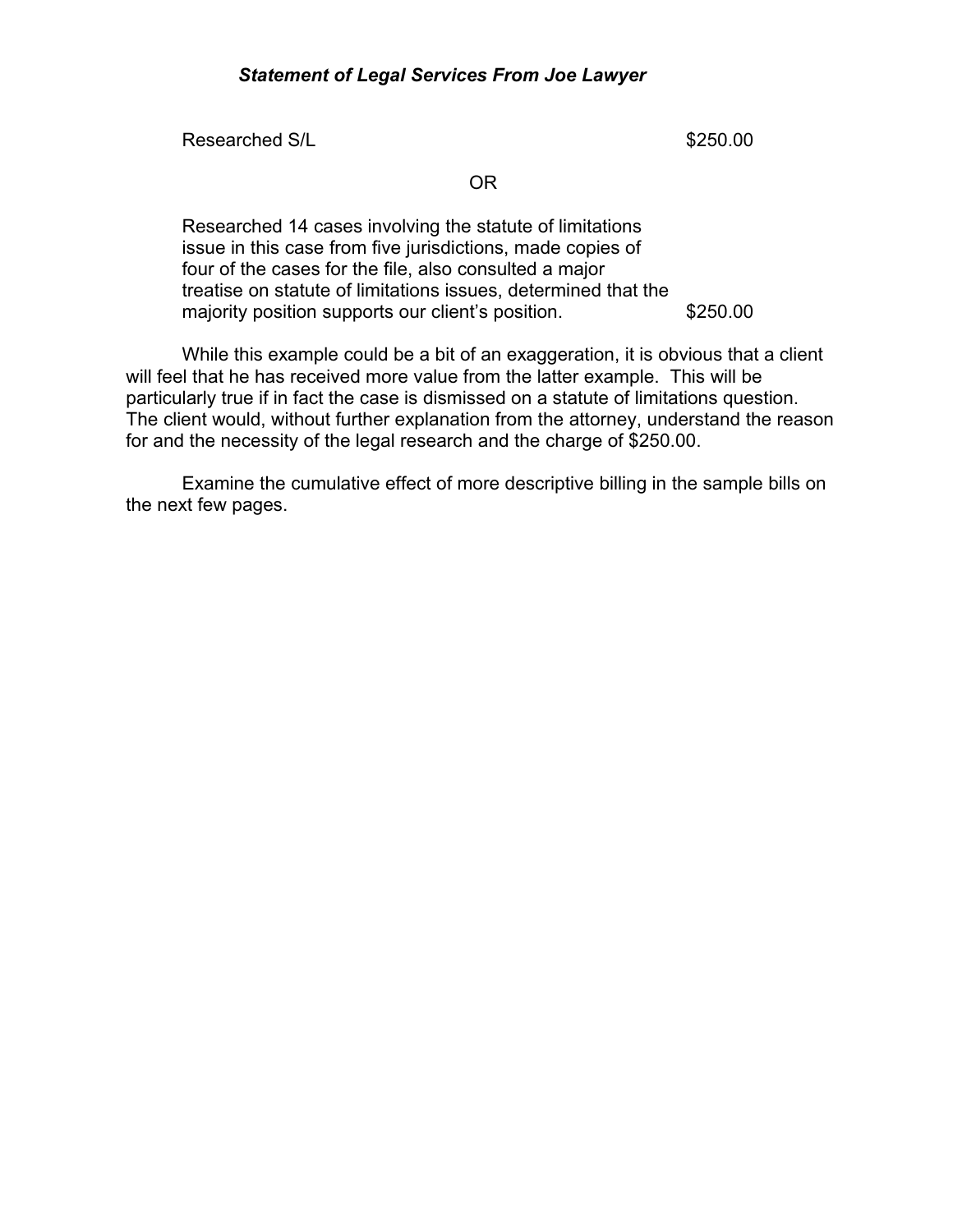## **N. E. Lawyer 555 Courthouse Row Oklahoma City, OK 73101 1-800-GOOD LAW**

May 1, 2005

Mr. John Lee ACME Corporation 1234 Maple Drive Oklahoma City, OK 73999

RE: ACME Corp. v. Daystar Inc.

| Date                                                                                  | PROFESSIONAL SERVICES RENDERED                  |                                             |      | Rate   | Amount   |
|---------------------------------------------------------------------------------------|-------------------------------------------------|---------------------------------------------|------|--------|----------|
| 3/16/05                                                                               | Conference with client - Re: Contract           |                                             | 1.50 | \$100. | \$150.00 |
| 3/17/05                                                                               | Draft demand letter to Daystar                  |                                             | .40  | \$100. | \$40.00  |
| 3/20/05                                                                               | Telephone conference Daystar manager            |                                             | .75  | \$100. | \$75.00  |
| 3/21/05                                                                               | Telephone conference with client                |                                             | .50  | \$100. | \$50.00  |
| 3/23/05                                                                               | Draft Petition, Summons and Subpoena            |                                             | 1.00 | \$100. | \$100.00 |
| 3/25/05                                                                               | Conference with client to sign Petition         |                                             | .75  | \$100. | \$75.00  |
| 3/28/05                                                                               | File court documents                            |                                             | .50  | \$100. | \$50.00  |
| <b>DISBURSEMENTS</b><br>3/27/05<br>3/28/05                                            | <b>TOTAL</b><br>Copy Fees<br><b>Filing Fees</b> | 2.75<br>\$<br><u>\$</u><br>85.00<br>\$87.75 | 6.40 |        | \$640.00 |
| <b>Total Fees</b><br><b>Total Disbursements</b><br><b>Total Charges for this Bill</b> |                                                 | \$640.00<br>87.75<br>\$.<br>\$727.75        |      |        |          |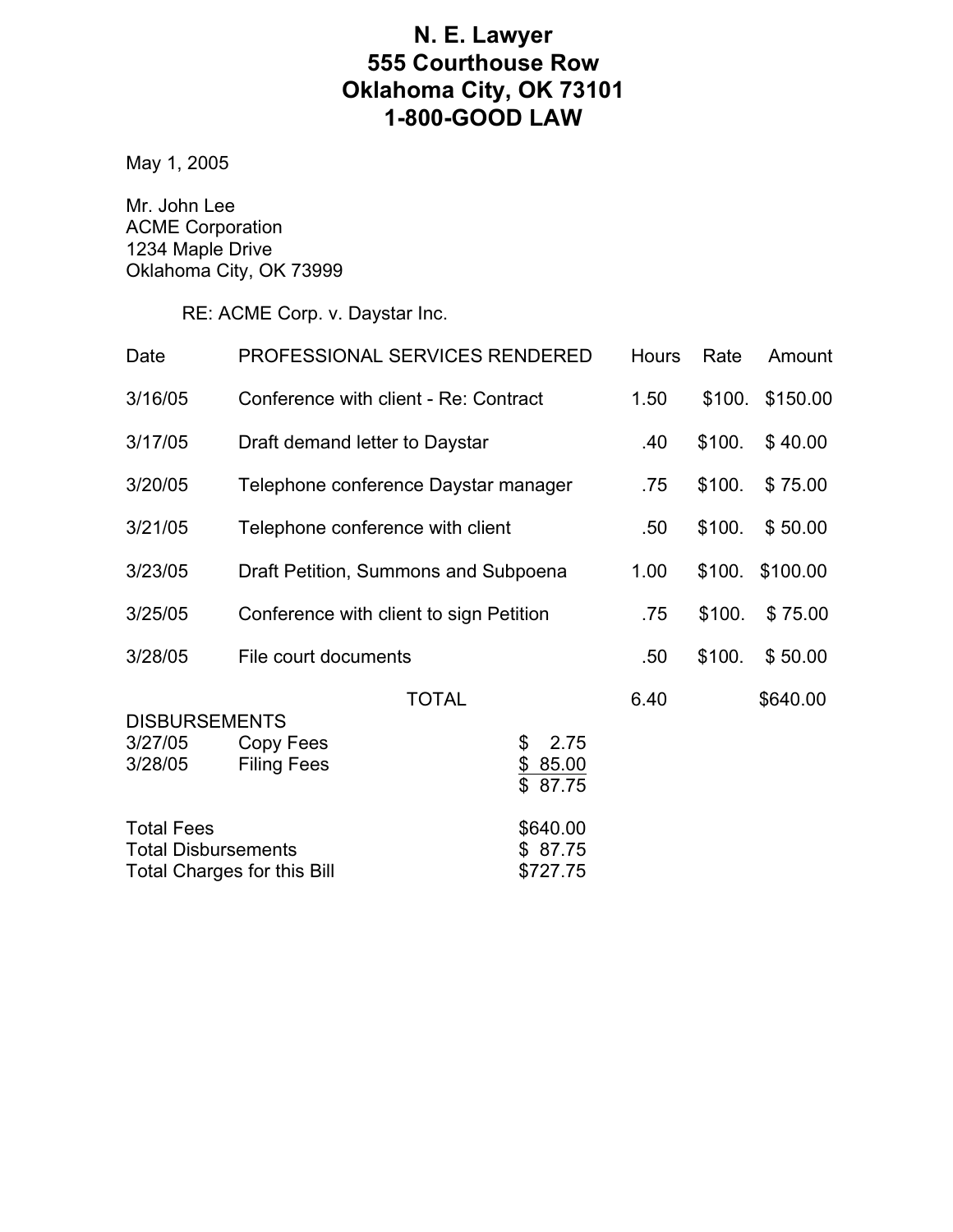## **N. E. Lawyer 555 Courthouse Row Oklahoma City, OK 73101 1-800-GOOD LAW**

May 1, 2005

Mr. John Lee ACME Corporation 1234 Maple Drive Oklahoma City, OK 73999

RE: ACME Corp. v. Daystar Inc.

| Date                                                                                                                                                                                 | PROFESSIONAL SERVICES RENDERED |                                  | Hours  | Rate         | Amount       |
|--------------------------------------------------------------------------------------------------------------------------------------------------------------------------------------|--------------------------------|----------------------------------|--------|--------------|--------------|
| 3/16/05 Conferred with Mr. Lee regarding terms of the contract<br>and discussed options regarding non-compliance by<br>Daystar. Discussed attempt to negotiate prior to filing suit. |                                |                                  | 1.50   | \$100.       | \$<br>150.00 |
| 3/17/05 Draft demand letter to Daystar regarding non-compliance<br>with contract giving 10 days to respond to attorney                                                               |                                |                                  | .40    | \$100.       | \$<br>40.00  |
| 3/20/05 Telephone conference with Mr. Johns of Daystar.<br>Attempted to discuss options. Mr. Johns advised Daystar<br>had no intentions to negotiate.                                |                                |                                  | .75    | \$100.       | \$<br>75.00  |
| 3/21/05 Telephone conference with client (Mr. Lee) advising<br>him of Daystar's position that all terms of the contract<br>have been met and their unwillingness to negotiate        |                                | .50                              | \$100. | \$<br>50.00  |              |
| 3/23/05 Draft and review Petition, Summons and Subpoena Duces<br>Tecum for clients review and signature                                                                              |                                | 1.00                             | \$100. | \$<br>100.00 |              |
| 3/25/05 Met with client, Mr. Lee to review and signedthe Petition<br>and other court documents. Discussed service and initial<br>stages of litigation.                               |                                | .75                              | \$100. | \$<br>75.00  |              |
| 3/28/05 File Petition with the Oklahoma County Court Clerk,<br>Oklahoma City, Oklahoma. Have clerk issue summons                                                                     |                                |                                  |        |              |              |
| and subpoena                                                                                                                                                                         |                                |                                  | .50    | \$100.       | \$<br>50.00  |
|                                                                                                                                                                                      | <b>DISBURSEMENTS</b>           |                                  | 6.40   |              | \$<br>640.00 |
| 3/27/05 Copy Fees<br>3/28/05 Filing Fees                                                                                                                                             |                                | \$<br>2.75<br>\$85.00<br>\$87.75 |        |              |              |
| <b>Total Fees</b>                                                                                                                                                                    |                                | \$640.00                         |        |              |              |
| <b>Total Disbursements</b><br>Total Charges for this Bill                                                                                                                            |                                | \$87.75<br>\$727.75              |        |              |              |
|                                                                                                                                                                                      |                                |                                  |        |              |              |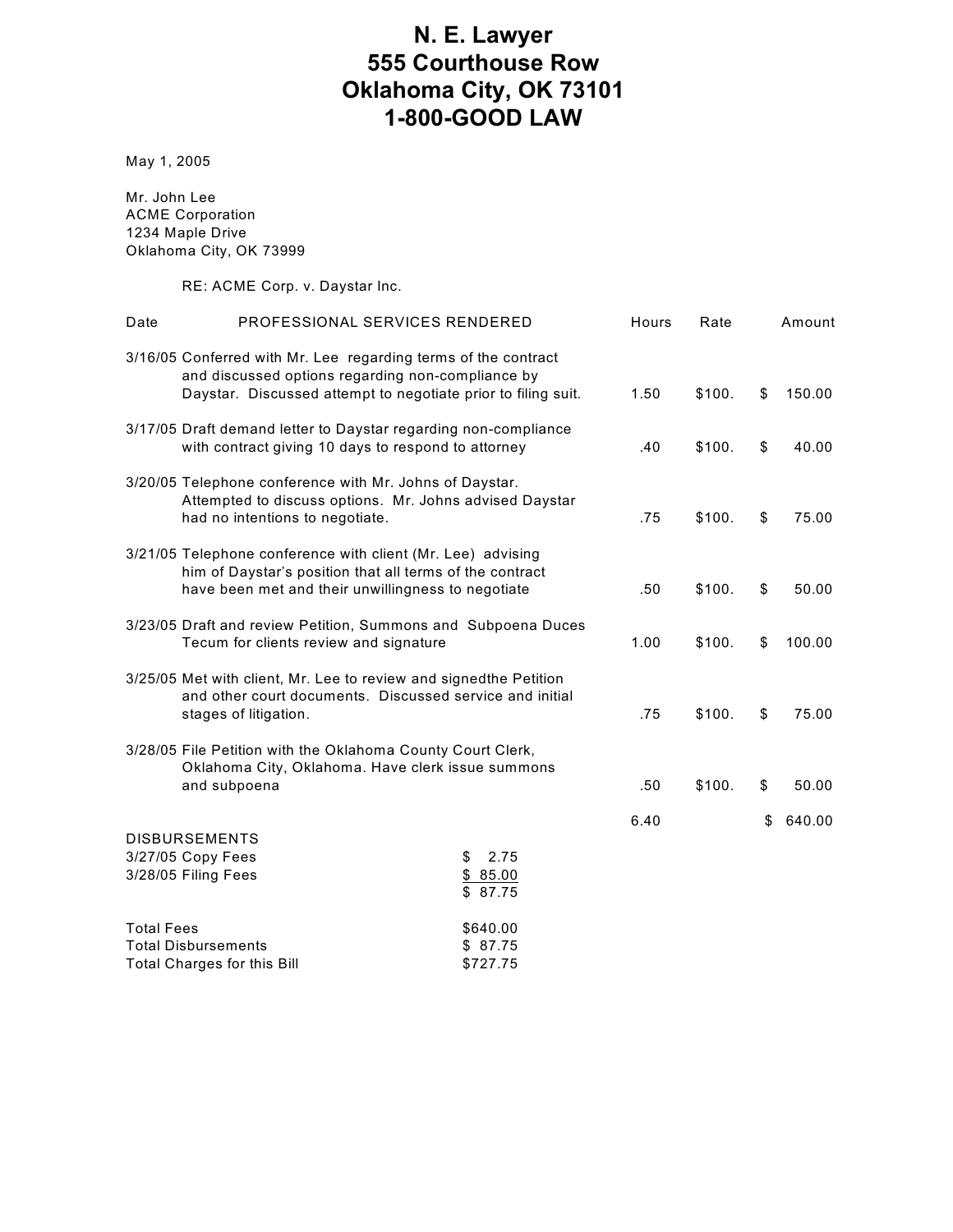Another way to impress the clients that the bill is fair and appropriate is to make hand written notations on the final version of the bill. This personalizes the client's bill and also assures the client that you have reviewed it directly and cuts down on the likelihood of a call questioning whether your "billing department" may have made some error. It is certainly not necessary or desirable to personalize every bill and that would be extremely time consuming.

However, a few written notes here and there, especially on final billing, like "Appreciated your confidence in us", "Happy Holidays," something relating to the client's profession, such as mentioning a school teacher being off for summer break or something relating to a client's common interest with you such as a local sports team, would create a significant positive effect, especially on the very large bill or final bill.

#### **The Non-Refundable Retainer Fee**

Many attorney fee contracts (including some forms in the appendixes attached hereto) provide for a minimum retainer fee that is deemed non-refundable. The rational behind requiring a non-refundable retainer fee is that it could be immediately deposited in the attorney's operating account as it was deemed earned when it was received as opposed to the traditional retainer fee which must be deposited in the attorney's trust account and then withdrawn as the hours are billed in the case.

Is a non-refundable retainer provision in an attorney-client contract valid and enforceable under Oklahoma law?

Although the Oklahoma Supreme Court has not yet ruled on this specific question, a reading of the only appellate decision, Wright v. Arnold, 1994 OK CIV. APP.26, 877 P2d 616 should be enough to give any attorney pause as to whether the practice is enforceable and legitimate. One of the problems regarding the nonrefundable retainer fee is that it is deemed to unfairly limit a client who decides to change attorneys for whatever reason. We have attached the full text of Wright v. Arnold and suggest that those who are utilizing non-refundable retainers read it so that you can be aware of the issues and other jurisdiction's holdings.

It does seem somewhat unreasonable for an attorney to interview a new client (possibly on a free initial consultation) and then go to the expense of opening a file, docketing and other office operations only to have the client reappear and demand back the retainer money before any time had been billed. There are additional costs to the attorney in terms of being conflicted out of other legal work by being retained , even briefly.

One can also understand the Court's critical examination in the Wright case where an attorney in a child support collection matter was discharged between six and thirteen days after he was hired and took the position that he should retain the entire \$4,000.00 retainer.

The client, of course, claimed that she had not read the contract prior to signing it.

One suggestion to deal with this problem might be to have a specific *reasonable* file opening fee that was stated clearly in the attorney/client contract and charged in addition to any hourly fee. This could be deemed to be non-refundable and could better withstand court scrutiny.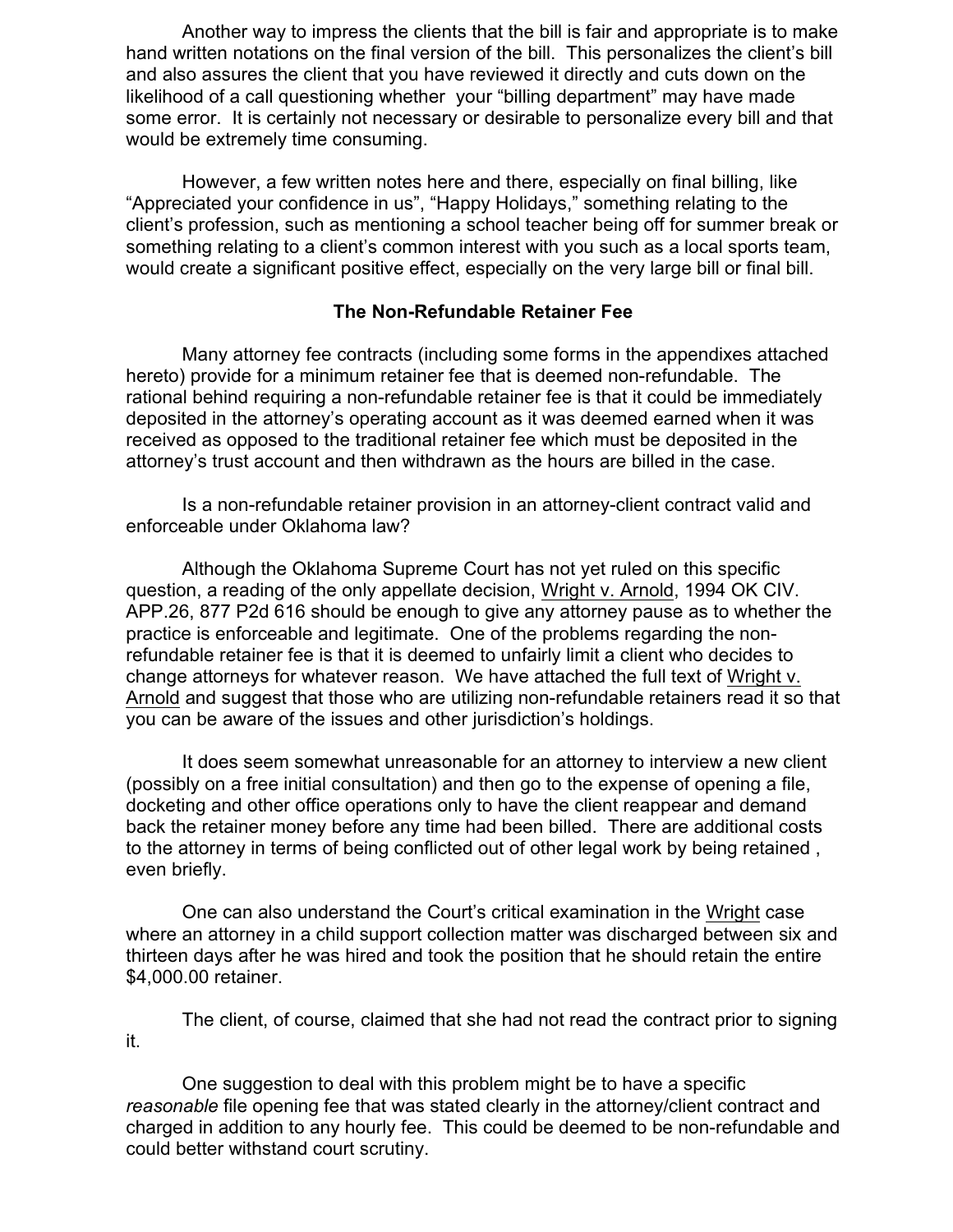One can more easily imagine an appellate court upholding an \$150 file opening fee as reasonable based on the mechanics of file opening, the expense and the possible conflicting out of other business. One must seriously entertain doubts as to whether any court would arrive at any different decision under the facts of the *Wright* case no matter what label was attached to the non-refundable fee.

#### **The Non-Engagement Letter**

A few years ago only the most paranoid lawyers would write a client who did not retain the firm after the initial interview to document that they had not been retained.

Unfortunately we have now seen many malpractice cases filed against attorneys where the attorney disputed ever having been retained. This is, of course, a fact question and so the jury will decide whether the injured party whose statute of limitations has now run or the attorney is at fault. Trial lawyers know what this may mean.

We have reached the point where the ease of generating non-engagement letters and the growing possibility of a malpractice claim combine to make it a suggested business practice, especially in personal injury cases. We have included several forms for your review. One form, from consultant Nancy Byerly Jones, is very appropriate for keeping at the desk for distribution at the close of the interview. Be careful in generating these letters in every consultation, however. Some cases, such a domestic consultation where the parties still reside together, have more potential for harm than good.

#### **Alternative Billing Strategies**

Lawyers have and will continue to labor long and hard to produce documents. However, one of the benefits of the increased computerization of the law offices is the accessability of automated document assembly processes, including such applications as macros, templates and document assembly software.

A question therefore arises as to how these applications can be fairly integrated into a law office environment with the primary billing method being based on the hourly fee.

The simple answer is that in a lot of situations they cannot. If lawyer A and lawyer B are of equal experience and capability and both labor two hours to produce a certain document, they will have approximately the same charge for the document.

If lawyer A then invests time and money in purchasing document automation software, the latest computer hardware and training his staff to utilize these improvements, he may reduce his time that it takes to prepare a certain document to an incredible extent. If we assume a \$100.00 per hour billing rate, is it now appropriate that lawyer A who has made this investment will now bill his clients for 3/10 of an hour or \$30.00 for the same service that lawyer B, with his more antiquated methods, will continue to bill clients at the rate of \$200.00?

Can it be that lawyer A has significantly reduced his income by modernizing his office? Or is lawyer B committing an ethical violation by continuing to charge his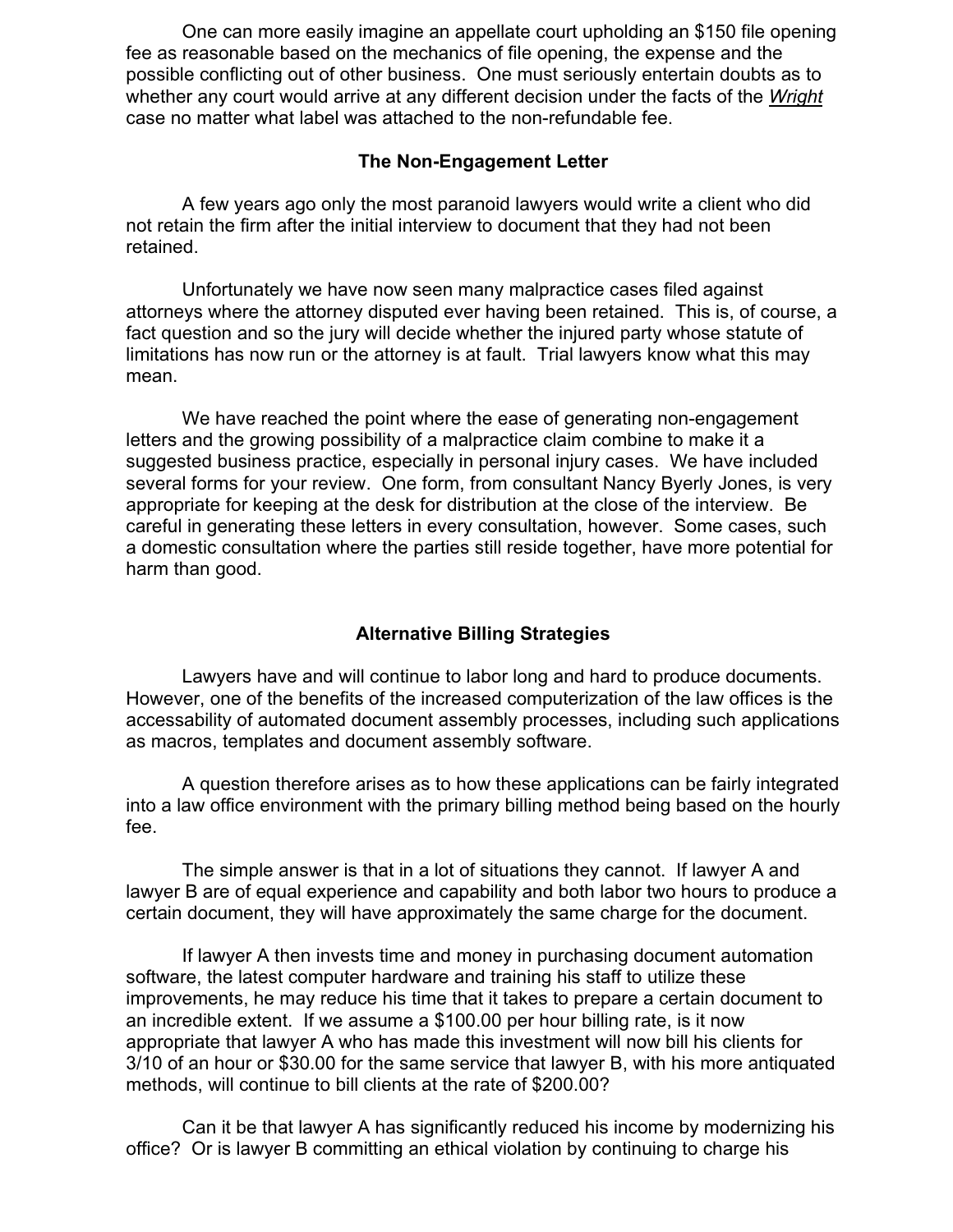clients \$200.00 where modernization would allow him to drastically reduce his rates as well?

This is the major dilemma facing law office in the immediate future. Many writers have called this the Productivity Paradox. Since lawyers continue to become more efficient in their law firm operations they will greatly reduce the time required to produce certain types of legal services, particularly routine documents.

Before lawyer A embarked on his procedures both attorneys were charging \$200 for a service and the clients (through the workings of the market place) viewed the fee as appropriate for the service completed. Has the value to the clients changed in any way due to the method of production of the document? In fact, the converse can be argued - relieving the lawyer from the monotonous and repetitious work of routine document drafting actually frees the lawyer to deliver more personalized service to the client.

This paradox simply cannot be avoided as long as there is a complete reliance on hourly billing to determine the value of legal service. As a practical matter, lawyer A cannot raise his hourly billing rate high enough to compensate for the increased productivity and decreased time involved, even if he tries to charge \$300 per hour instead of \$100 per hour, he will still end up with less attorney fees than lawyer B for the same task, plus he will be at a decided marketing disadvantage if clients obtain hourly price quotes from both attorneys. This is somewhat ironic because his service would actually be less expensive even though he quotes a higher hourly rate.

Examine, if you will, the traditional law firm structure. A young associate right out of law school was assigned a billing rate of X dollars per hour. Her work was supervised and she became more efficient and able to complete tasks in less time. As a senior associate she was assigned a billing rate of 2X dollars per hour, but by then tasks could be completed in half the time and so the typical fee paid by the client remained virtually the same. As a partner in the law firm her billing rate might be increased to 2 1/2 or 3X, but even more improvements in the attorney's abilities still kept the fee for a certain task charged to the client to roughly the same.

This tiered structure allowed routine and mundane tasks to be assigned to associates at the lowest billing rate where they were most effectively handled and complex matters to be handled by senior partners where they too were most efficiently handled. (Obviously, this is an over simplification of law firm structures made for the purposes of example.)

The net result was that the client would pay essentially the same amount for comparable services and that the attorney who was most efficiently utilized for a particular service was so utilized. Would a senior partner at a large law firm be expected to file numerous documents at the Court Clerk?

Filing of documents is a perfect example of the problems of relying on hourly billing. When an Answer is filed to a Petition on behalf of a client there is a certain value the client receives. How does this value to the client differ whether the document is filed by a runner, the secretary, the legal intern, the associate attorney or the managing partner? In fact there is no difference to the client, but there could be a significant difference in the charge made to the client depending upon who does the filing.